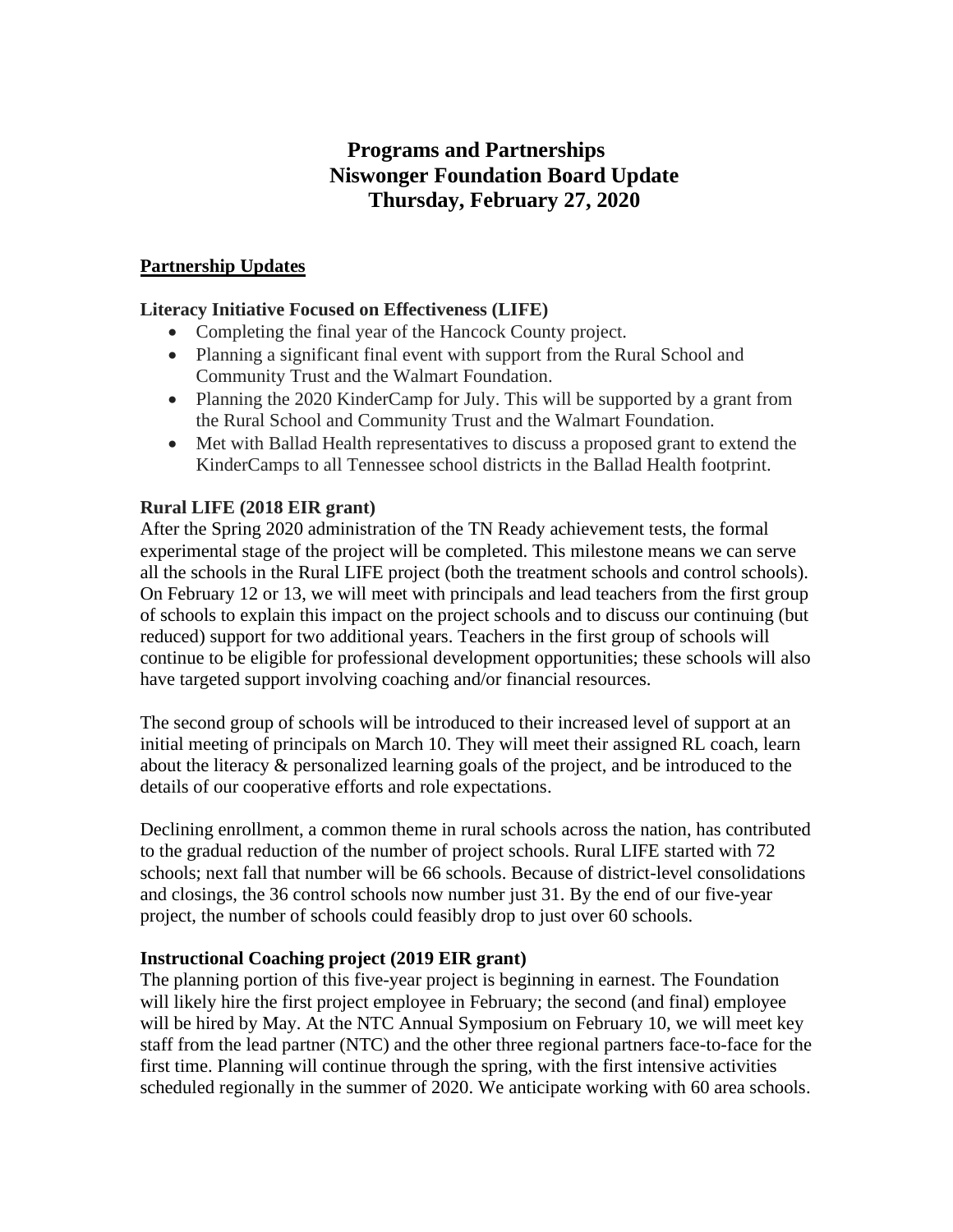### **Niswonger Online**

- Spring Term 2020 opened on January 21.
- 781 students are enrolled
- Enrollment closes on January 31.
- There are 43 sections of 34 different courses, with 33 teachers hired
- Top enrollments:
	- o Foreign Languages
	- o Social Studies (Personal Finance and Economics)
	- o Advanced Placement
- New course offering for Spring Term 2020 Preparing for ACT-  $\frac{1}{2}$  credit ACT Prep course
- NiswongerOnline.com is continuously being updated to reflect changes in the schools we work with, our course catalog and program partnerships.

### **NiswongerCARE Online Affiliates**

- Campbell County Schools joined as an affiliate for Spring 2020. We are now accepting students from Campbell County High School and Jellico High School. Campbell County will be our last school system to receive Care Foundation grant funds.
- This school year we have added five Affiliate Members.
- Additional systems with whom we are currently in discussion: Sevier, Union, Meigs, Obion and Cannon.

### **8th Grade Enrichment**

- Gina is actively working with local and affiliate middle schools to discuss 8thgrade enrichment opportunities.
- This year, 57 8th graders earned credit with Niswonger Online.

## **Niswonger Online Growth for Fiscal Year 2018-19**

- Total Enrollment Growth 1343 (FY 2018) to 1811 (FY 2019) 34.8%
- Total Enrollment Growth from Affiliates 447 (FY 2018) to 525 (FY 2019) -17.4%
- Largest growth areas within a subject area: Foreign Languages- 32% growth in enrollment Advanced Placement- 253% growth in enrollment
- Total systems served increased from 22 to 26, 18% growth
- Secondary Schools served increased from 43 schools to 50, 16% growth
- Niswonger Online serves 45 high schools, 3 middle schools, and 2 K-12 schools. We have 10 Affiliates.

## **ETSU Dual Enrollment Partnership**

The very promising dual enrollment program through ETSU has suffered greatly from a change in leadership. Changes in personnel and methods of enrollment have made it difficult/nearly impossible for schools to assist students. Only 7 students enrolled last term. We will likely turn our attention to working with Walters State and Northeast State.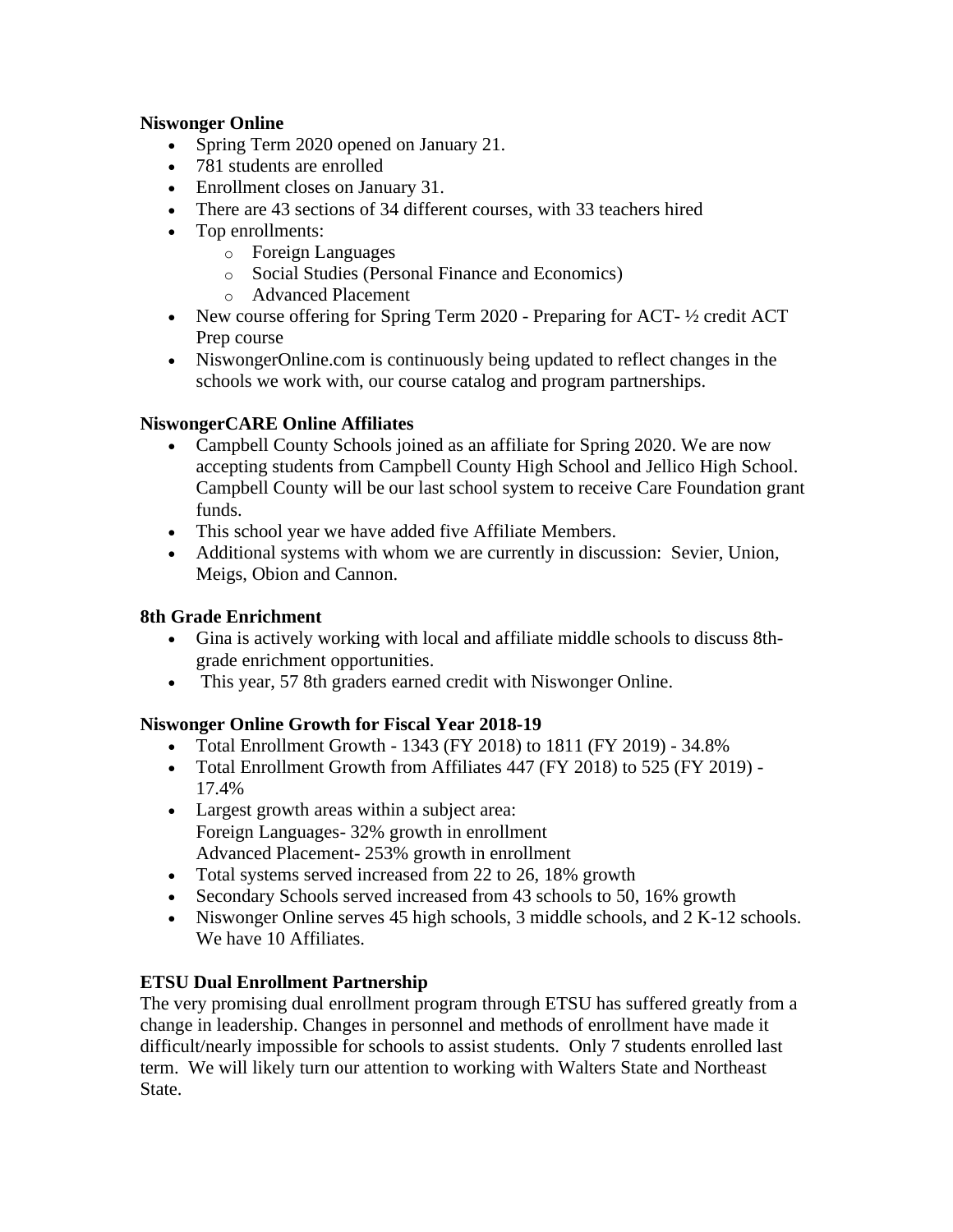### **NiswongerCARE College and Career Advising**

- Advisors' work has focused primarily on assisting the 6,129 seniors in the service schools to submit the FAFSA application as required for financial aid awards and to maintain TN Promise eligibility. With the February 1 deadline approaching, current data show that **4,583 (75 %)** seniors within the 30 high schools have completed this milestone in the college going process. **This significantly exceeds the state's current rate of 64%.**
- FAFSA Frenzy events were also held multiple times in each of the 30 high schools. These events provided families with the opportunity to receive individualized assistance while working on the FAFSA application.
- In addition to assisting students in applying for federal and state student aid, Advisors assisted **1,364** seniors in applying for scholarships and other financial aid.
- Staffing changes include the resignation of two Advisors effective this past December. Hunter Shipley was accepted into Milligan College's Physician's Assistant program, and Giuiliana Collett was accepted into Carson Newman University's Master of Arts in Teaching program.
- During the interim of hiring and training two new Advisors, the program directors and lead advisors filled in to provide uninterrupted services to students in each of these schools.
- Two new Advisors have been hired and will report to their assigned schools in February after receiving training to prepare them to assist students in the myriad of college going tasks. (Bios attached)
- Representatives from several regional post-secondary institutes including East Tennessee State University, Tusculum University, and Walters State Community College met with Advisors during monthly staff meetings to collaborate on how they can better assist future students in making the transition to postsecondary education.
- In addition to the regularly held monthly staff meetings, the program director, assistant directors, and all advisors received training as Reconnect Ambassadors. This training included information and details about the referral process to assist adults who are interested in taking advantage of the programs designed for them to obtain a postsecondary credential. As Ambassadors, Staff are better equipped to guide the many parents who have requested information about pursuing their own degree.
- Program Director, Denise Arnold, participated in the roundtable meeting sponsored by SCORE on December 17th. The effort focused on *"Advising Students to Opportunity"* and provided the chance to collaborate with other K-12 Educators, Higher Education Professionals, and Advising Organizations that support student success.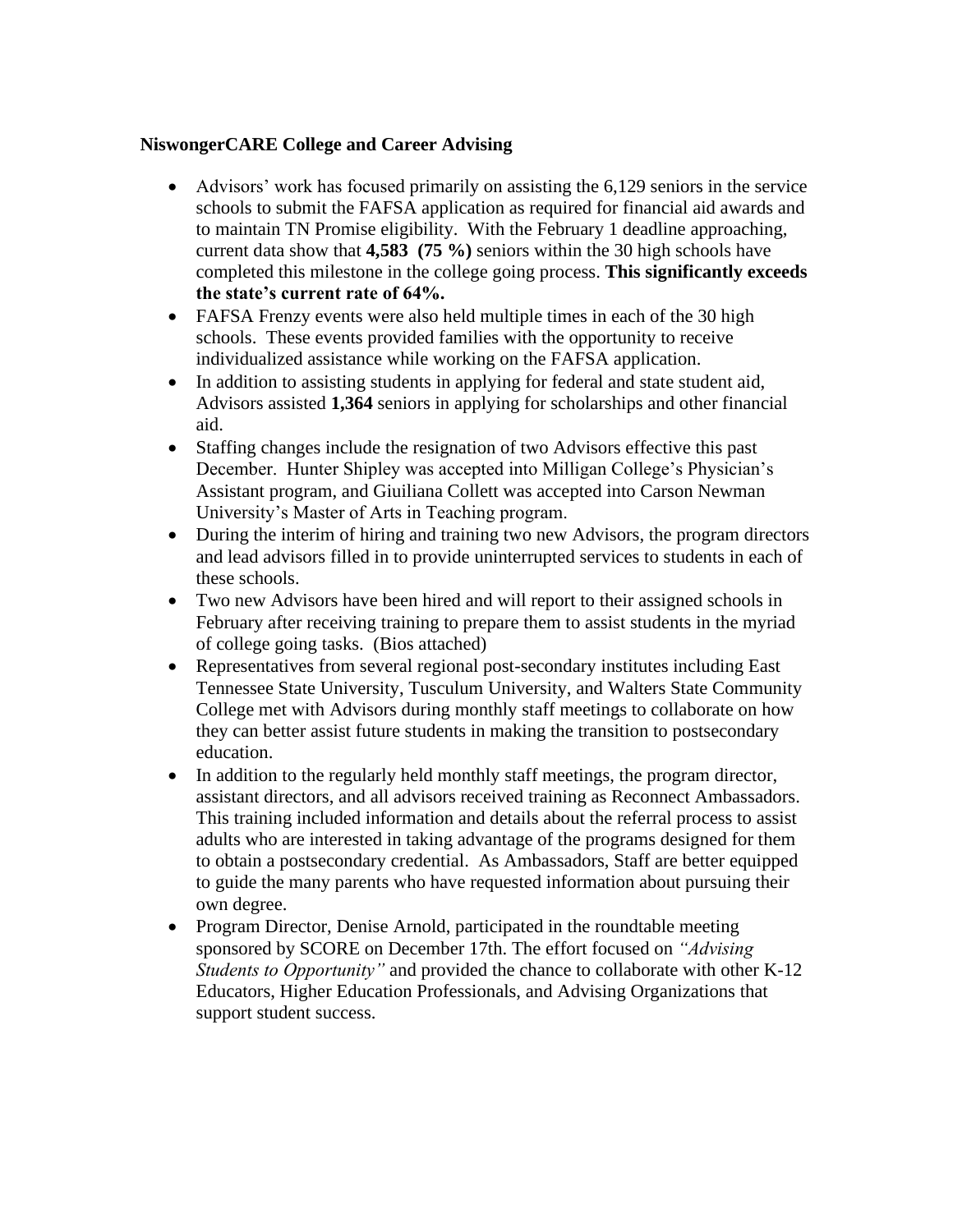### **CareerConnect**

- Employed Gabby Billiot to be Program Coordinator beginning January 1. Gabby previously served as an intern with the Niswonger Foundation and was already experienced with the CareerConnect program. She will be assisting with CareerConnect and the Work Ethic Diploma expansion.
- Planning is underway for the two summer camps sophomore and junior.
- School meetings are underway for the spring term.
- Recruiting and selection meetings for Class of 2023 are set with each high school during the month of February.
- Orientations for new class is being planned for April.
- **The Graduation Celebration for the Class of 2020 will be held on Thursday, April 16, 6:00 p.m. at the General Morgan Inn. Board Members are strongly encouraged to attend.**

### **WE Track and Work Ethic Diploma**

- In the past six months, we have expanded from 40 to 71 high schools participating in WE Track.
- The number of students with access to WE Track has expanded from 33,380 to 51,335.
- Upgrades to the web-based system are in process.
- Ongoing discussions to support Virginia expansion of WED

## **Grant Activity**

- Scheduled to receive the RFP on the 2020 EIR grants in February. We have begun preliminary discussions.
- In discussion with Ballad Health regarding a literacy partnership. In preliminary design of expansion of KinderCamps to all Tennessee school districts in the Ballad footprint.
- Submitted a \$100,000 grant request to the Office of the Governor for continuation of the WE Track effort.
- Submitted a \$500,000 grant request to the Office of the Governor to support NiswongerCARE College and Career Advising.

### **Nancy's Boards, Committees and Activities**

- November 19-22 visited the Chicago Public School System as a guest of the Bill and Melinda Gates Foundation.
- The Niswonger Foundation hosted Rep. Mark White, House Education Committee Chair, for a visit to Northeast Tennessee November 25-26.
- Nancy was appointed to the Commissioner Schwinn's Advisory Council and attended sessions on both December 2 and January 6 in Nashville.
- The Niswonger Foundation hosted a retreat for our Superintendents/Directors in Asheville, NC on December 8-9.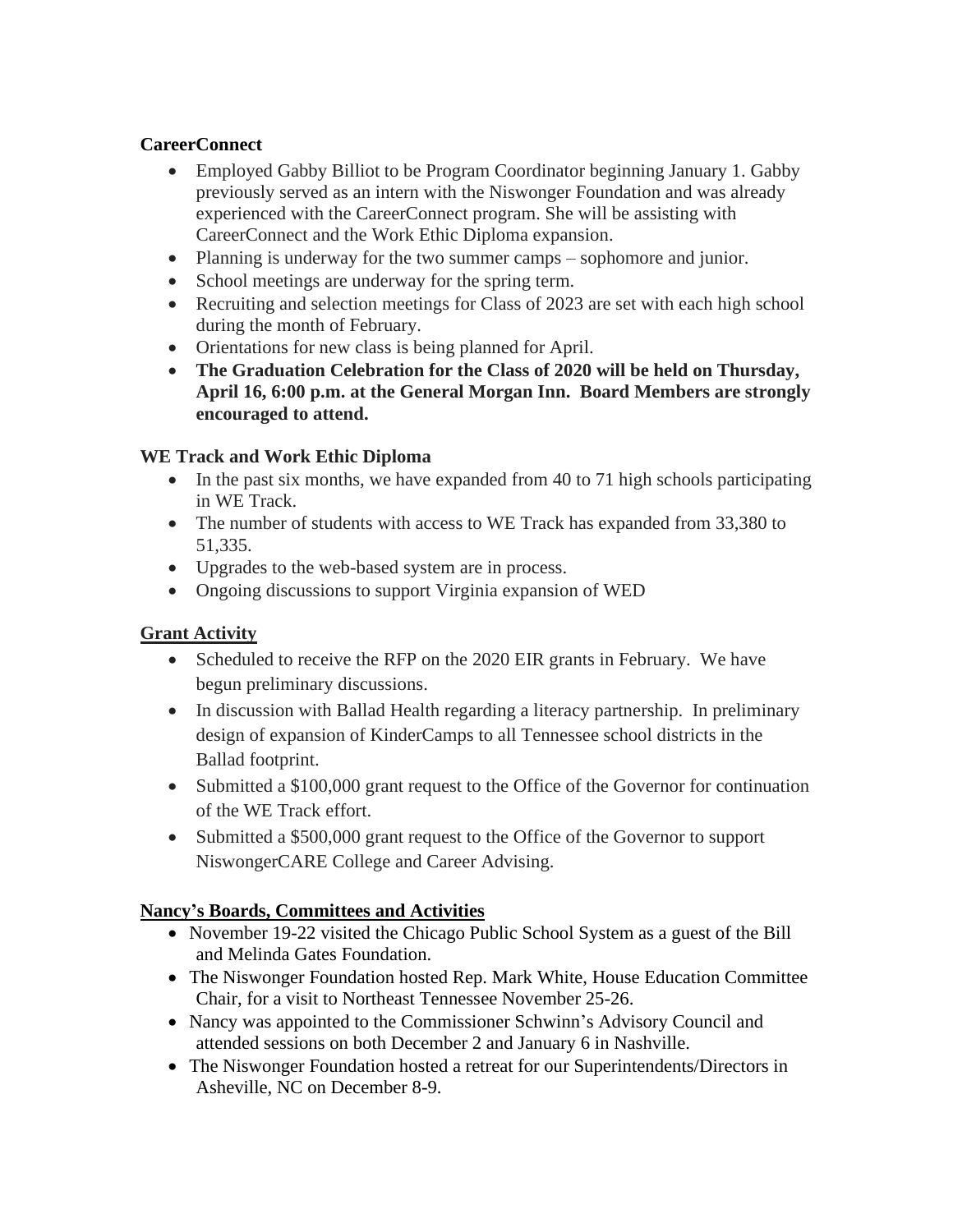- Attended the annual meeting of the Governor's Early Literacy Foundation on January 7 in Nashville. Nancy serves on this Board.
- Attended a meeting of the SCORE Advisory Council on January 16 in Nashville. Nancy was recently appointed to this new Council.
- In Nashville for the THEC quarterly meeting on January 31.
- Attended the Annual meeting and Board of Directors meeting for TICUA on February 17-18 in Nashville.
- Served as team leader for A Day on the Hill in support of TQEE (Tennesseans for Quality Early Education) on February 19 in Nashville.

### **Publicity and Publications**

- News clippings and press releases are available for review.
- Scholar Directory was mailed in December.
- Annual Report has been published and distributed.